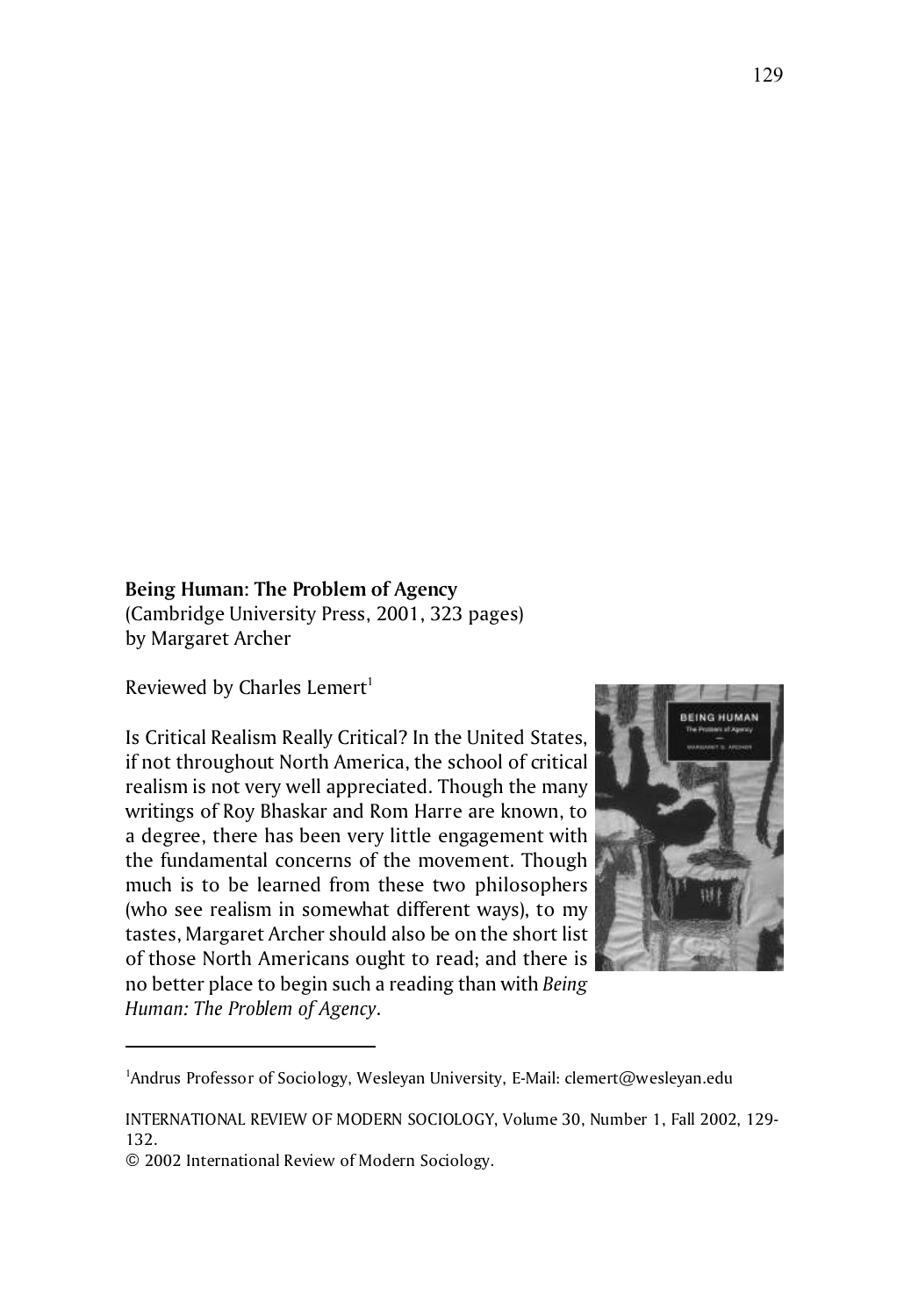Over here, one hears word of the sad state of higher education in the UK. Still, the British system supports centers of focused research and teaching to an extent one seldom finds in North America. For every sad story (like the recent closing of the Birmingham program in Cultural Studies), there are happy stories of new and exciting ventures, of which Anthony Elliott's Centre for Critical Theory at the University of the West of England, Bristol is but one. The Centre for Critical Realism in London, and its several institutional tentacles, is another. Margaret Archer of the University of Warwick plays an important role in the work of diffusing critical realism's agenda. If Harre is the movement's senior diplomat, and Bhaskar its now ripening younger promoter, one might say (without diminishing the importance of the other two) that Margaret Archer is among critical realism's elegant work-horses (to mix metaphors in a dangerous, if apt, way). Apart from being a co-founder in 1997 of the Centre for Critical Realism, and editor of its journal, Archer has been publishing important books since 1971 well before Roy Bhaskar's 1975

A Realist Theory of Science (generally considered, most insistently by the author himself, as the locus classicus of the movement). Bhaskar and others (in concert with Harre and Paul Secord, founders of *The Journal for the Theory of Social Behavior*) eventually extended their philosophical concerns from a philosophy of science critical of classical ontologies and modern hermeneutics, to include questions of the social and human sciences (which questions were, in the late 1970s and 1980s, central to debates on the social foundations of science then associated with Thomas Kuhn, Imre Lakatos, and Paul Feyerabend) Archer, trained in the social sciences both at the London School of Economics and the Ecole Pratique des Hautes Etudes in Paris, has made her intellectual contributions to the movement in this latter regard. If Archer's edited collection, *Critical Realism: the Essential Readings* (Routledge 1998), is her contribution to the diffusion of the movement's ideas, then *Being Human: The Problem of Agency* is surely one of the most important of her contributions to social theory.

Archer considers *Being Human* the third of a trilogy, after *Culture and Agency* (1998) and *Realist Social Theory* (1995). One gets an idea of its goals by noting the four linked themes offered by the book's Table of Contents: 1) modernity and the debate over modernity's idea (and ideals) of the human, 2) self, self-consciousness, and the practical, 3) emotions, personal identity, and the interior dialogue, 4) (and most to the point of the book), the emergence of social identity. Even so sparse a listing as this indicates that Being Human deals with the central concerns of social theory. Those unfamiliar with critical realism might not realize that the same list embodies elements of the on-going conversations between the critical realists and the sociological and labor left of which a principal is Tony Giddens' structuration theory (not to mention his reputed influence, for better or worse, on Tony Blair's third way politics). Structuration theory, of course, aims to somehow get around the dichotomies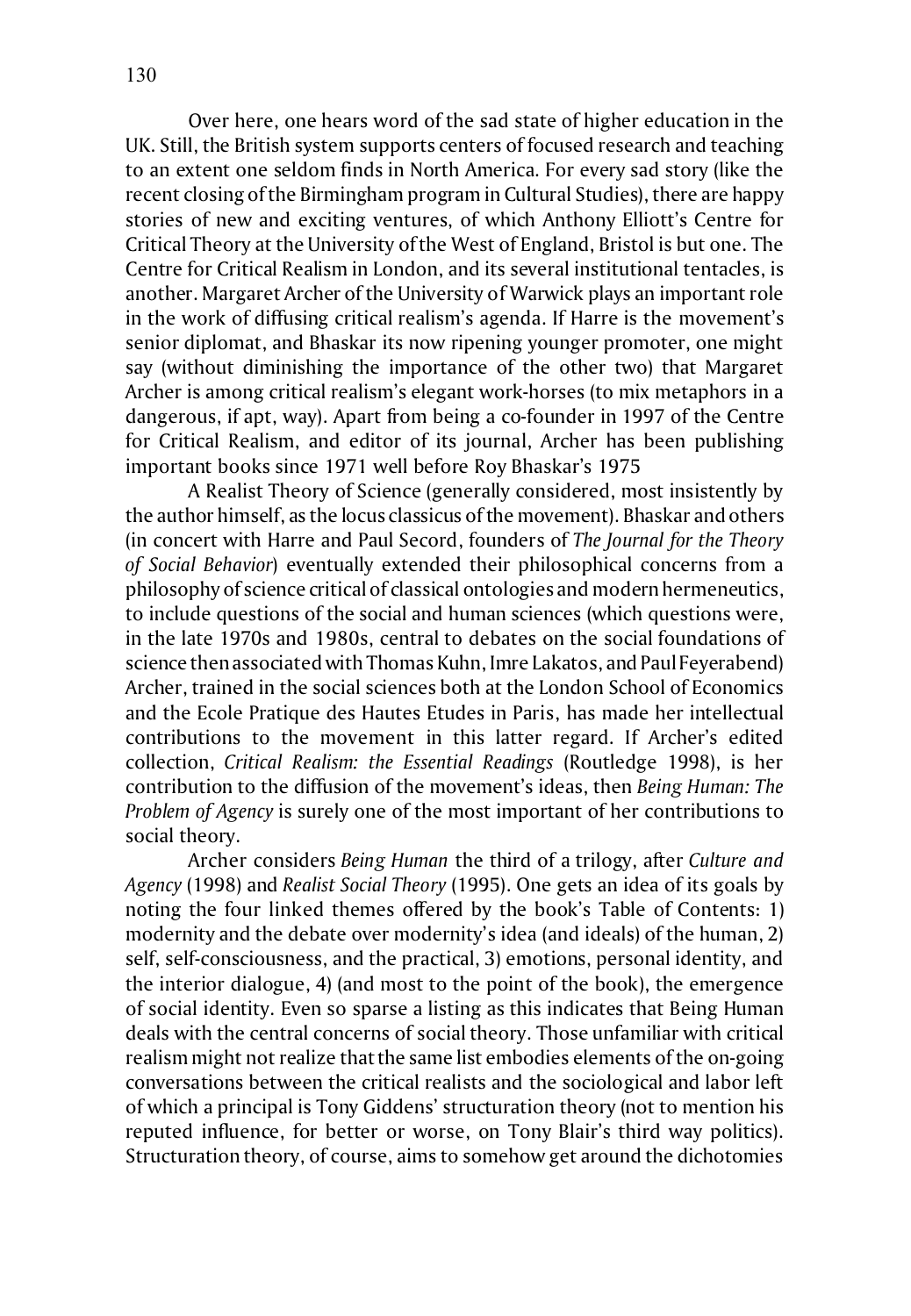of neo-classic metaphysics of which, for social theory, none are more besetting than objectivism/subjectivism which transpose sociologically into structures/actors (or agents). Critical realism, important to add, pursues an homologous, if not analogous, goal to defend a realist epistemology of the transcendental subject, without lapsing into the classic dichotomies of early modern metaphysics. This is not the place to describe the desiderata either of structuration theory or critical realism. But, for social theorists in all fields, the stipulation of their shared interests is a good way to appreciate Archer's position, which is beautifully summarized near the end of *Being Human*:

The 'inner conversation' is how our personal emergent powers are exercised on and in the world natural, practical and social, which is our triune environment. This 'interior dialogue' is not just a window upon the world, rather it is what determines our being-in-the-world, though not in the times and the circumstances of our choosing. Fundamentally, the 'inner conversation' is constitutive of our concrete singularity. However, it is also and necessarily a conversion about reality. This is because the triune world sets us three problems, none of which can be evaded, made as we are. It confronts us with three inescapable concerns: with our physical well-being, our performative competence and our self-worth. The world therefore makes us creatures of concern and thus enters through three separate doorways into our constitution. Yet we react back powerfully and particularistically, because the world cannot dictate to us what to care about most: at best it can set the costs for failing to accommodate a given concern (318).

The philosophical and human concerns of this book, and of the critical realist movement of which it is part, are, in a word beautiful, even inspiring, while also brilliantly worked through.

But are they quick to the very social realities from which they take their ideas and to which they direct their energies? For one, you might ask "Who's we?" Critical realists, like philosophies generally, tend to stipulate a Human WE, the very Being of this book's tender attentions. But one need only venture for a moment into the real conditions of existence of the world's painfully real colonized regions, to meet beings for whom "the world dictates" so mercilessly that the very idea of their ability to "react back powerfully" would be laughable were if not that so many are crying over the babies lost to civil strife, AIDS, and starvation. Within (or at least alongside of) the critical realist movement, there are those who struggle with the Who's we? problem. One fine example is the feminist theorist and philosopher, Alison Assiter. Her *Enlightened Women* (1998) is a marvelously subtle argument that puts forth the